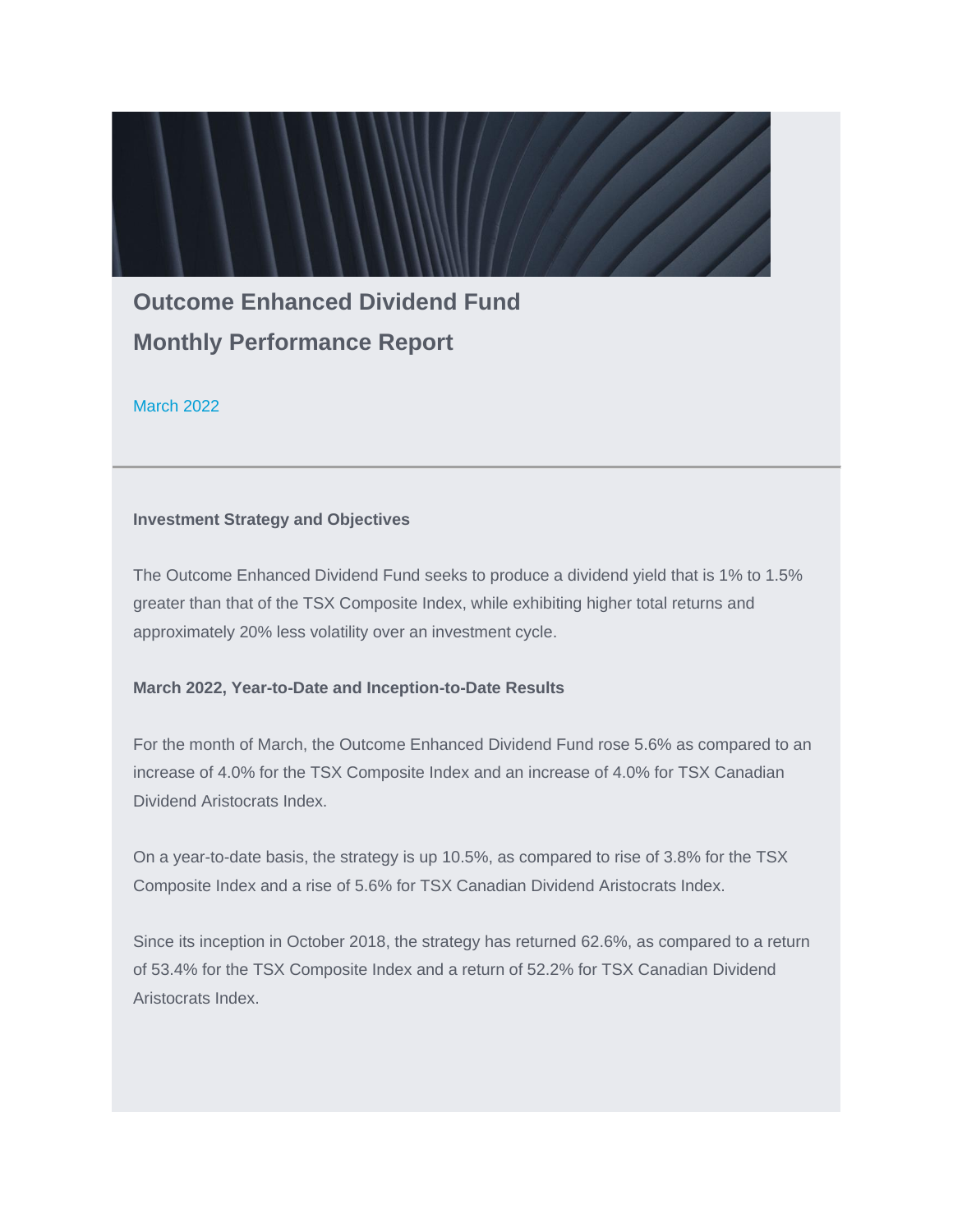## **Performance**

|      | Jan Feb                    |                                                                                   |  | Mar Apr May Jun Jul Aug Sep Oct Nov Dec YTD |  |  |  |                                 |  |
|------|----------------------------|-----------------------------------------------------------------------------------|--|---------------------------------------------|--|--|--|---------------------------------|--|
| 2018 |                            |                                                                                   |  |                                             |  |  |  | $-2.9\%$ 2.0% $-4.0\%$ $-5.0\%$ |  |
|      |                            | <b>2019</b> 5.8% 3.2% 1.5% 1.3% 3.2% 0.9% 0.4% 1.9% 2.2% -2.5% 3.0% 1.9% 25.0%    |  |                                             |  |  |  |                                 |  |
|      |                            | <b>2020</b> 3.5% -5.2% -14.5% 4.7% 1.2% -0.1% 4.1% 2.0% 0.6% -2.6% 9.0% 0.1% 0.8% |  |                                             |  |  |  |                                 |  |
|      |                            | 2021 1.1% 3.1% 6.4% 2.3% 3.3% 2.6% 2.0% -0.2% -1.1% 1.8% -3.8% 3.6% 22.9%         |  |                                             |  |  |  |                                 |  |
|      | <b>2022</b> 2.4% 2.2% 5.6% |                                                                                   |  |                                             |  |  |  | 10.5%                           |  |

# **Top 10 Positions**

- 1. Barrick Gold Corporation
- 2. TC Energy Corporation
- 3. Finning International
- 4. Enbridge Inc.
- 5. Agnico Eagle Mines Limited
- 6. Keyera Corp.
- 7. Parkland Corporation
- 8. George Weston Limited
- 9. Saputo Inc.
- 10. Canadian National Railway Company

### **Sector Exposure**

| <b>Sector</b>                | Weight |
|------------------------------|--------|
| <b>Commercial Services</b>   | 0.0%   |
| Communications               | 10.3%  |
| <b>Consumer Durables</b>     | 0.0%   |
| <b>Consumer Non-Durables</b> | 4.8%   |
| <b>Consumer Services</b>     | 0.0%   |
| <b>Distribution Services</b> | 10.3%  |